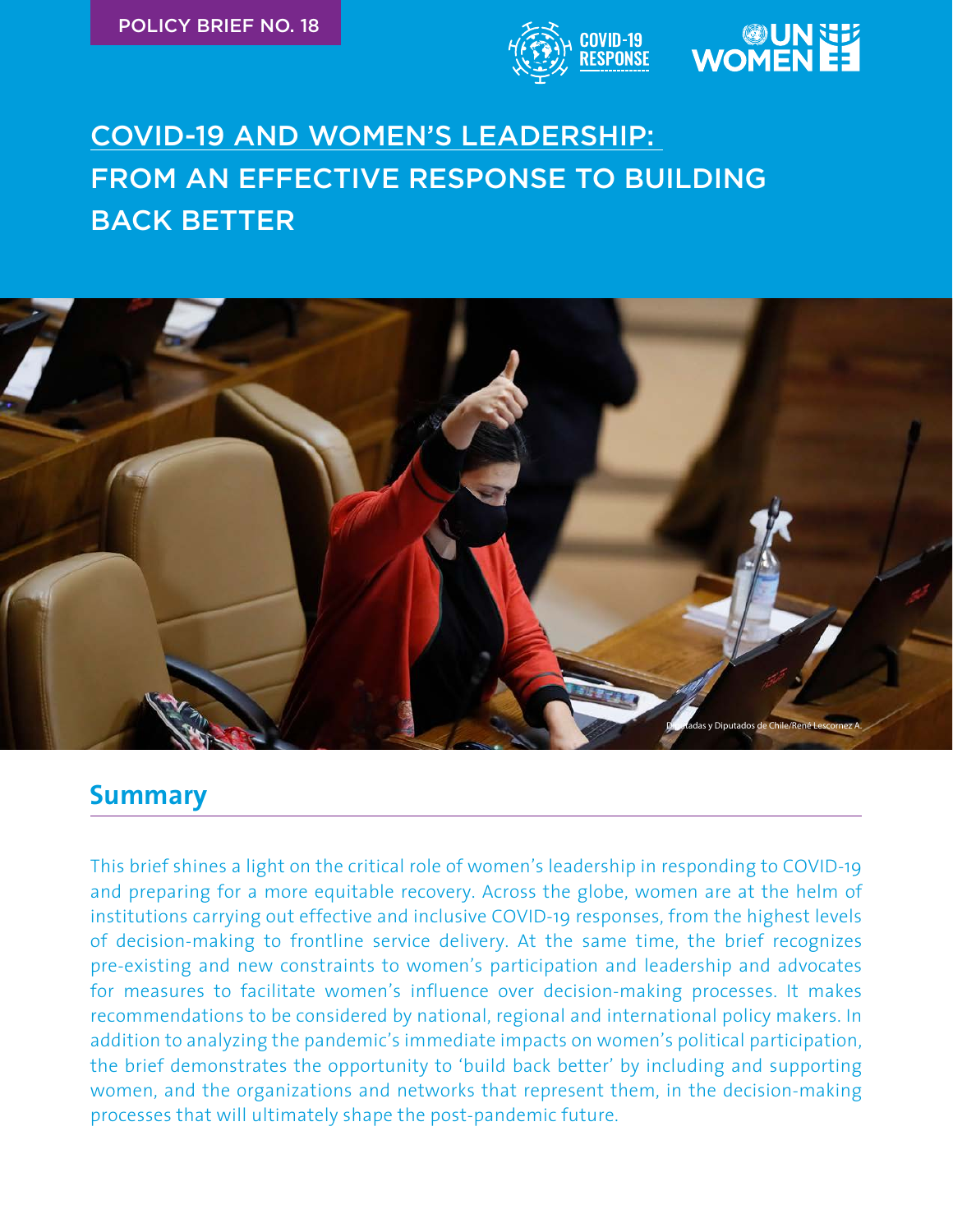## **WOMEN**

## **How is the world changing due to COVID-19?**

The number of confirmed COVID-19 cases reached over 9.4 million as of 26 June 2020.' The pandemic is straining health and care systems, widening socio-economic divides and creating deep political and social insecurity. These dynamics challenge the equitable and effective distribution of health and social care, restrict mobility, deepen inequalities and shift the priorities of public and private institutions, including in the allocation of funding. Women and girls are disproportionately affected, particularly those who face multiple inequalities due to income, race, geographic location, age, disability, migration and health status. Feminist leadership and the wide-reaching participation of women's rights organizations are essential to ensure that the needs of women and other marginalized groups are prioritized in the immediate response, as well as in recovery and resilience measures.

UN Women has synthesized the latest research and data on COVID-19's gender impacts, and formulated comprehensive recommendations for 'building back better' in the following complementary briefs:

- [Addressing the Economic Fallout of COVID-19: Pathways](https://www.unwomen.org/en/digital-library/publications/2020/06/policy-brief-addressing-the-economic-fallout-of-covid-19) [and Policy Options for a Gender-Responsive Recovery](https://www.unwomen.org/en/digital-library/publications/2020/06/policy-brief-addressing-the-economic-fallout-of-covid-19)
- [COVID-19 and the Care Economy: Immediate Action for](https://www.unwomen.org/en/digital-library/publications/2020/06/policy-brief-covid-19-and-the-care-economy) **[Structural Transformation and a Gender-Responsive](https://www.unwomen.org/en/digital-library/publications/2020/06/policy-brief-covid-19-and-the-care-economy)** [Recovery](https://www.unwomen.org/en/digital-library/publications/2020/06/policy-brief-covid-19-and-the-care-economy)
- [COVID-19 and Violence against Women: Addressing the](https://www.unwomen.org/en/digital-library/publications/2020/06/policy-brief-covid-19-and-violence-against-women-and-girls-addressing-the-shadow-pandemic) [Shadow Pandemic](https://www.unwomen.org/en/digital-library/publications/2020/06/policy-brief-covid-19-and-violence-against-women-and-girls-addressing-the-shadow-pandemic)
- [An Urgent COVID-19 Response: Women's Meaningful](https://www.unwomen.org/en/digital-library/publications/2020/08/policy-brief-covid-19-and-conflict) Participation in Ceasefires and Peace Processes

## **COVID-19 is affecting political institutions, processes and policies**

This year marks the twenty-fifth anniversary of th[e a](https://www.un.org/womenwatch/daw/beijing/fwcwn.html)doption of the [Beijing Declaration and Platform for Action \(1995\)](https://www.unwomen.org/en/digital-library/publications/2015/01/beijing-declaration), the visionary global agenda for achieving women's equal participation in all areas of life. Indeed, over the past quarter century, women's influence over many facets of public life has increased significantly. Women are entering politics in greater numbers than ever before, and their influence over high-level decision-making has been growing. Women's full and equal participation has also been recognized as essential for achieving the Sustainable Development Goals (SDGs). As women bring different experiences and perspectives, talents, and skills to the table, their contribution to better-informed decisions, more just outcomes, and policies and laws that work for both women and men is increasingly accepted. In many countries where inequality has been reduced, strong national mechanisms for gender equality and feminist movements have played critical roles in advancing inclusive and equitable laws and policies, as well as ensuring that the needs of the most marginalized are met. Women's organizations and feminist activists have been leading many of the protests for civic and political rights held across the world in 2019-2020.<sup>2</sup>

Throughout the world, however, women remain significantly under-represented in many aspects of decision-making. Men continue to be dominant in politics, for example, holding three quarters of the world's parliamentary seats.3 Attacks on women in public life are also increasing.<sup>4</sup>

With the spread of the novel coronavirus, the context for women's participation and leadership in public life is shifting further still. While initial data shows that more men than women are dying from COVID-19, researchers warn that the data are often incomplete and health workers who are predominantly women face significant risks.<sup>5</sup> Across the world women are confronting increases in domestic violence, care duties, unemployment and poverty (see the UN Women briefs mentioned above). These impacts exacerbate existing socio-economic inequalities and underscore the need for gender-responsive policies, laws and budgets. They also make clear that women's participation in the response and recovery plans is vital to ensure their needs are met.<sup>6</sup> Their participation and influence are needed in the design, implementation and monitoring of COVID-19-related laws, policies and budgets at all levels of decision-making: local, national, regional and international.<sup>7</sup>



**Three quarters of the world's parliamentary seats are held by men.**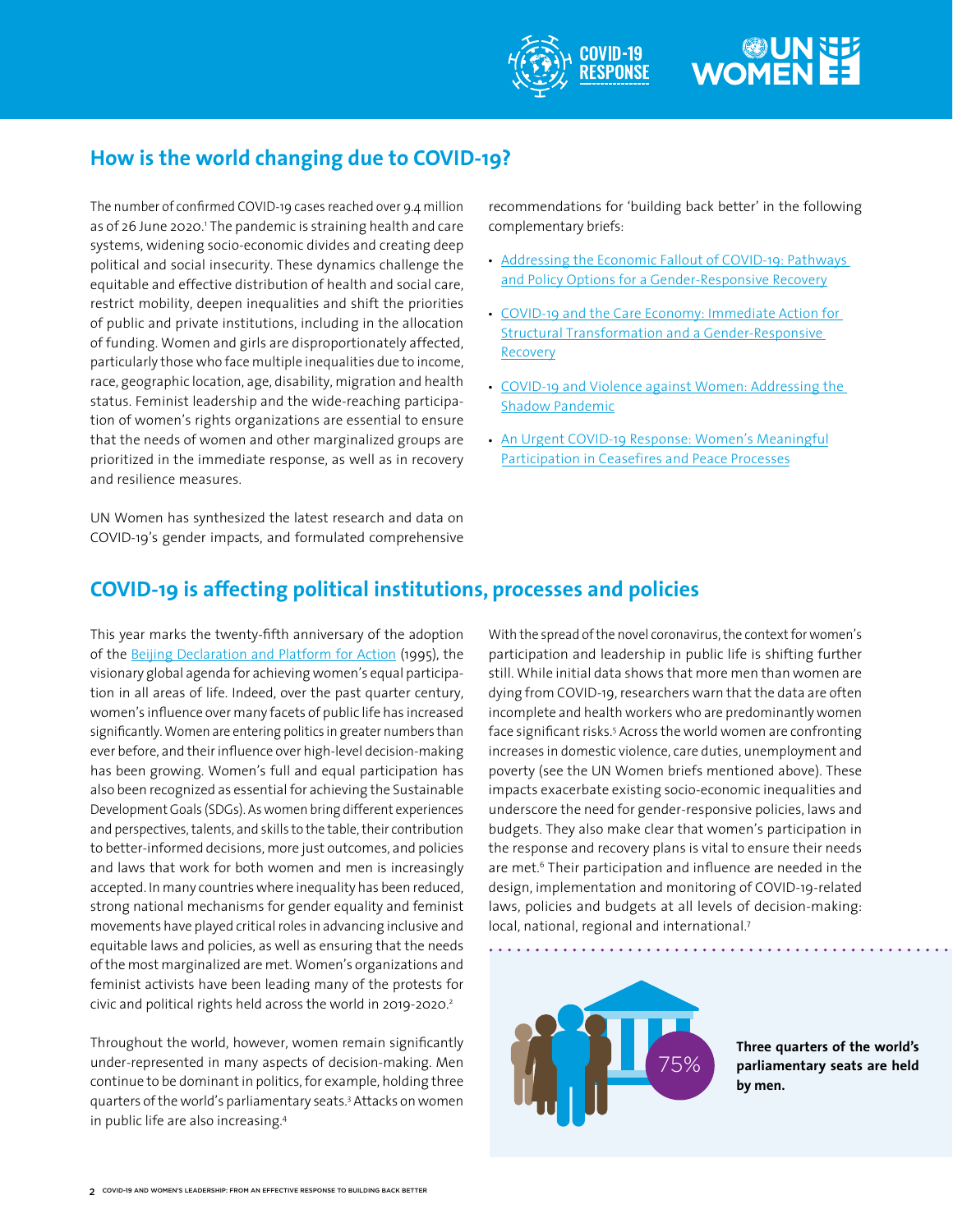

**Parliamentary operations during COVID-19**

Alongside the devastating health, social and economic effects of COVID-19, the pandemic is having far-reaching impacts on political processes, institutions and policies. Extensive lockdowns, adopted to slow transmission of the virus, are restricting freedom of movement and, in the process, freedom to enjoy many other human rights.<sup>8</sup> The pandemic is effecting access to political rights, for example out of 66 countries surveyed by the Inter-Parliamentary Union, 20 percent had suspended their parliaments in June 2020.9 As of the end of May, 64 countries and territories around the world had postponed or cancelled national and subnational elections.10

At the same time, across the world women are on the frontlines of the COVID-19 response, as Heads of State and Government, health-care workers, carers at home and community leaders and mobilizers, among other roles. Women leaders in several countries are excelling in the response, providing powerful examples of how women's leadership and participation can bring more effective, inclusive and fair policies, plans and budgets to address the pandemic. For women to be able to lead and participate fully in helping build back better, it is important to recognize what women leaders are doing, to ensure balanced representation in decision-making bodies, inclusion of their expertise and funding for gender-responsive interventions.<sup>11</sup>

#### Source:

Inter-Parliamentary Union, part of its campaign 'Parliaments in a time of pandemic'. Center for Innovation in Parliament.

Notes: Based on a sample of 66 parliaments as of 4 June 2020.

## **Women are leading effective responses even as they remain under-represented in decision-making forums**

In several countries around the globe, women are at the helm of effective and inclusive COVID-19 response efforts, though they are frequently under-represented at the highest levels of decision-making in sectors that are directly impacted by the COVID-19 pandemic.

#### **Women are leading the way**

Women are Heads of State and Government in only 21 countries worldwide,<sup>12</sup> but their leadership has been lauded for its greater effectiveness in managing the COVID-19 health crisis.<sup>13</sup> Women Heads of Government in Denmark, Ethiopia, Finland, Germany, Iceland, New Zealand and Slovakia are being recognized for the rapidity of the response they are leading, which has not only included measures to 'flatten the curve'––such as confinement measures, social distancing and widespread testing––but also the transparent and compassionate communication of fact-based public health information.<sup>14</sup>In countries such as Canada, Ethiopia, India and Madagascar, women medical and health experts are increasingly found in leadership positions and taking the lead in daily press briefings and public service announcements.15 Women mayors across the world, from Banjul (the Gambia) to Barcelona (Spain), have been highly visible in responding to the pandemic and are sharing their experiences in online forums.<sup>16</sup>

The leadership styles of women leaders in the COVID-19 response have been described as more collective than individual, more collaborative than competitive and more coaching than commanding.17 It is noteworthy that in 2019––prior to the pandemic––nearly half of the world's population (47 per cent) believed that men made better political leaders than women.<sup>18</sup> Today, lower COVID-19 death rates and effective virus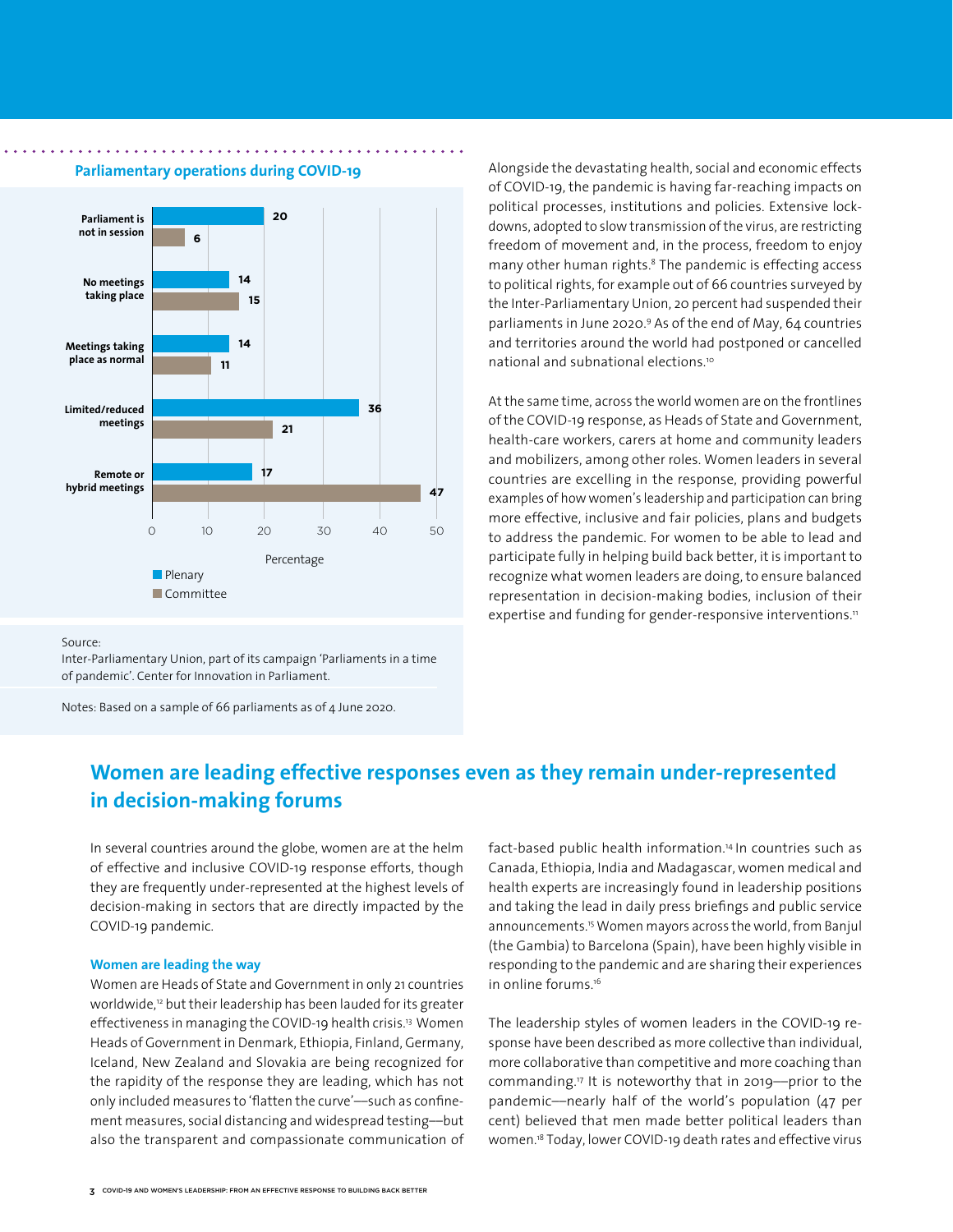

## **WOMEN**

containment policies in countries led by women are disproving the discriminatory social norms driving these beliefs.19

### **In many countries lack of women's representation undercuts an inclusive response**

In far too many areas of public life, women remain woefully under-represented in decision-making institutions. Women make up only a quarter (24.9 per cent) of members of national parliaments worldwide<sup>20</sup> and 36.3 per cent of elected officials in local deliberative bodies.<sup>21</sup> Globally, as of 1 January 2020, only 21.3 per cent of ministers are women. In only 30 cabinets worldwide women make up at least 40 per cent of ministers.<sup>22</sup> Women's under-representation as health ministers is especially concerning: while women make up 70 per cent of health sector workers,<sup>23</sup> only 24.7 per cent of the world's health ministers are women,<sup>24</sup> and they hold just 25 per cent of senior roles in health institutions.<sup>25</sup> Meanwhile, 72 per cent of executives of global health organizations are men.26 Women's representation in the media is also lacking: Available evidence suggests that only one woman for every three men is quoted in the media speaking about the pandemic.<sup>27</sup>

Women's participation is also needed in emergency response groups and task teams and in operation centres. But these teams tend to predominantly recruit from police, fire and transport services ––where few women are in leadership positions––and typically include few women experts from health, education, social affairs or national gender equality mechanisms.

### **Women are under-represented in decision-making at all levels**



Source: UN Women calculations based on IPU-UN Women 2020.

Women's unequal representation puts their specific needs at risk of being overlooked in the development, scrutiny and monitoring of COVID-19 policies, plans and budgets , including for economic recovery and future health resilience. For example, as governments revise budgets to divert resources to the COVID-19 response, there is a real danger that already limited support to women-run small businesses and to services that women rely on, such as pre- and post-natal care and sexual and reproductive health services, will be cut.

### **Distribution of countries by level of women's representation in national and local legislative bodies**



Source:

#### **New burdens risk further hindering women's participation**

During the pandemic, many women are shouldering additional domestic and care work at home and are facing threats related to the virus and its effects, which may negatively impact their ability to participate fully in public life. Measures should be taken to address these burdens, including through the provision of protective equipment for women who work in their communities, access to information and funding and changes in working practices. For example, if parliaments are deciding on new procedures to deliberate and take decisions during the pandemic, they should take into account the needs of women legislators and staff, who may have more care duties at home but should still be involved in passing emergency laws, allocating resources and scrutinizing government spending.28

UN Women calculations based on data from 1 January 2020. Data on parliaments are from IPU (2020a).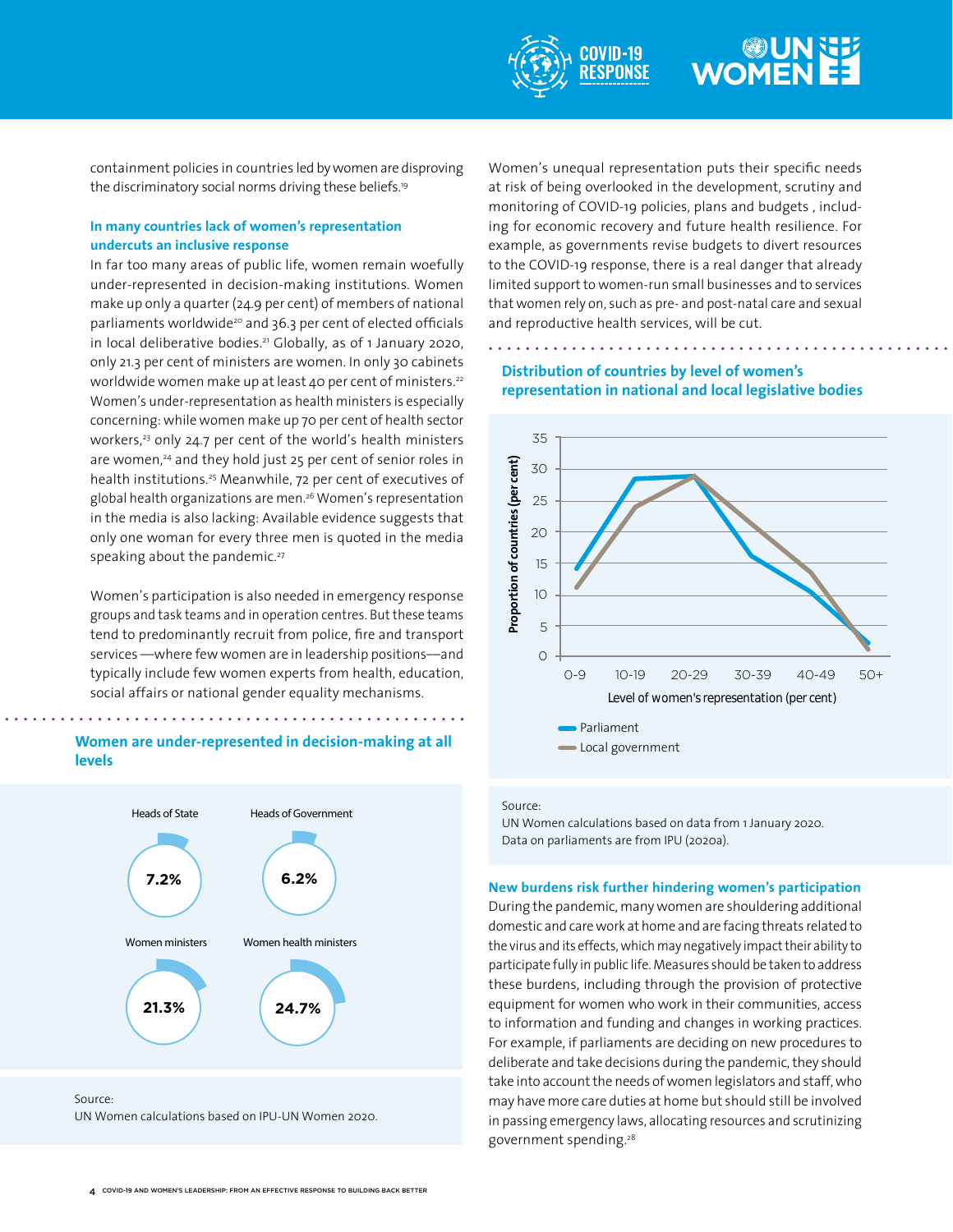Gender equality should also be considered when electoral operations are being adapted to the pandemic context, to respond to public health concerns, including for voter registration, candidate nomination, voter education, electoral campaigning and voting. Governments and their electoral management bodies need to ensure that women can participate equally in elections, whether voting is in person or through remote means. Particular attention is needed to ensure that women facing multiple and intersecting forms of discrimination––especially rural women, indigenous women and those with disabilities––are not disenfranchised or faced with undue family influence on voting preferences.

With many of the traditional spaces of public engagement and debate unavailable, social media and the Internet are growing in importance as forums for information, consultation and deliberation. Some political candidates, for example, are holding virtual conferences, briefings, campaign events and town halls. In many parts of the world, women are less likely than men to have access to a phone or computer (the 'digital gender divide'), which risks negatively affecting their access to public information and expression.<sup>29</sup> In these contexts, the printed press, radio and television, the post, and public gatherings that meet relevant health and safety guidelines are also being employed to provide information on political issues as well as to help prevent the transmission of COVID-19. For virtual democratic processes to be truly inclusive, special efforts are needed to address the escalating rates of cyberviolence against women and other marginalized groups,<sup>30</sup> including online attacks against women politicians and activists.

#### **Community-based organizations are leading in the frontline response**

Evidence from the Ebola and Zika epidemics illustrates the critical role of community-based organizations (CBOs) and women's organizations in reaching marginalized populations, such as women living with disabilities, women living with HIV, migrant and refugee women, and others. The current pandemic reinforces their essential role in frontline crisis response. CBOs and women's organizations are drawing on their technical expertise and access to local communities and disenfranchised groups to fill gaps in essential services, procure or produce health supplies such as masks and sanitizer and provide vital information about the changing public health landscape. Women's organizations in Democratic Republic of the Congo, Lesotho, Nigeria, Sudan and Uganda, for example, are using social media to share information about how to prevent the spread of the virus and are reaching out directly to women and girls when the communities they serve do not have access to the Internet. They are also raising awareness about the specific concerns of women and other marginalized groups during the pandemic, including increased exposure to gender-based violence and loss of income due to the closure of informal markets.31 Women's organizations in India, Kyrgyzstan, Rwanda and Serbia, amongst other countries, have scaled up their work on violence against women by providing immediate and free legal and psychosocial support to victims of violence on 24-hour hotlines and online chat channels.

Even though women's organizations and community groups shoulder much of the response efforts in local communities, all too often they are excluded from crisis response planning. In 2018, for example, local women's organizations were only consulted in a little over half (56 per cent) of humanitarian response plan development processes.32 In the current COVID-19 crisis, many women's organizations report that they are under threat of closure due to funding constraints and changing donor priorities.33

## **Pathways to strengthen women's leadership and participation in the COVID-19 response and recovery**

The many existing examples of women who are leading effective and inclusive responses to the pandemic should encourage governments, elected officials and UN agencies to propel more women into decision-making processes and support more gender-balanced institutions. While governments have the most visible role in facilitating women's equal representation and participation in decision-making, parliamentarians and local elected officials––as well as UN agencies, non-governmental organizations (NGOs) and the private sector––all have a role to play.

**1. Ensure that decision-making bodies are gender-balanced.**  Governments at all levels should strive for gender balance

in all institutions responsible for COVID-19 response and recovery as well as in preparedness for future health crises.<sup>34</sup> They should conduct oversight of the gender composition of appointed task forces, crisis management commissions and other relevant COVID-19 response teams. They should also ensure that decision-making bodies involved in the COVID-19 response include gender experts.

Governments can be held accountable to commitments to gender balance in governmental bodies and committees (as made in the 1995 Beijing Platform for Action) by making information on women's representation in COVID-19 decision-making publicly available.<sup>35</sup> Where balance does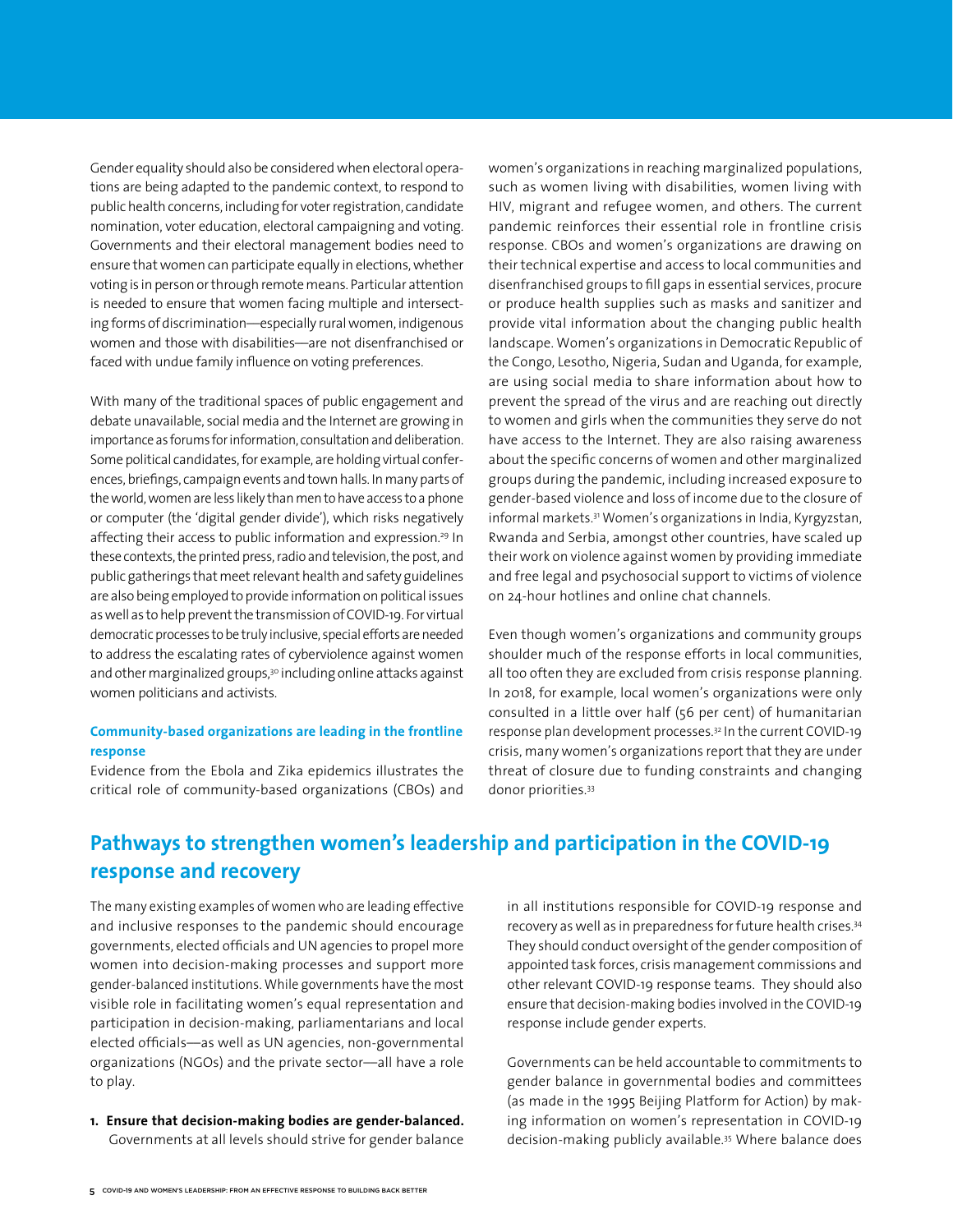

## WOMEN EE

not exist, temporary special measures such as gender quotas should be put in place.

- **2. Harness existing gender equality institutions and mechanisms in the pandemic response.** Today at least 192 countries have dedicated gender equality mechanisms or focal points, although their influence and effectiveness varies across national contexts.36 During the pandemic, as in less tumultuous times, the involvement of such mechanisms is critical to ensure that national planning, decision-making, policy formulation and implementation, and budgeting processes contribute to achieving gender equality and the empowerment of all women and girls. For example, the Minister of Equality in Spain put in place a plan known as 'Mascarilla 19' (Mask 19) to facilitate reporting of gender-based violence incidents during the pandemic.37 The gender equality ministries in several countries in Africa report that they are substantially involved in COVID-19 response efforts, including in the development of guidelines for gender responsiveness, and in advocacy with other members of cabinet for programming to support women entrepreneurs and survivors of domestic violence.38 In Costa Rica, the Vice President formed a Women's Council to propose and advise on the COVID-19 response.39 Governments should continue or expand the involvement of gender equality mechanisms in prevention, response and recovery, including by providing the institutions with needed human and financial resources.
- **3. Ensure that gender equality concerns are embedded in the design and implementation of national COVID-19 policy responses and budgets.** Governments and legislatures need to ensure policies and budgets enacted in response to COVID-19 are informed by sex-disaggregated data, include the results of gender impact assessments and analysis and have measures to track the COVID-19 response's impact on women and girls. For example, Canada and Spain both deployed pre-existing gender analysis systems in their COVID-19 response efforts, which helped them design measures to promote gender equality and ensure access to critical services for women from the outset. The analysis showed existing funding gaps for Canada's women's shelters and assistance centres, which the Government quickly addressed by providing up to Can\$50 million to boost their capacity to assist or prevent cases of domestic violence during the pandemic.<sup>40</sup>Where this is not yet happening, parliamentarians should have opportunities to ask questions about the gender impacts of proposed COVID-19 policies and budget reallocations and/or cuts.

United Nations and development agencies should also meet their commitments to funding gender equality by rigorously applying a gender marker within COVID-19 pooled funding mechanisms and assigning ambitious targets.

- **4. Recognize and remove barriers to women's political participation.** Pre-existing inequalities and discriminatory social norms need to be considered when developing new modes of participation and decision-making.<sup>41</sup> For example, governments should weigh the impact that emergency measures will have on women's exercise of their political rights, including in legislatures, public consultations, and elections during COVID-19.<sup>42</sup> They may need to initiate flexible working arrangements and other measures to ensure that women are not excluded from key governance processes on account of the extra care and domestic work responsibilities. In Bogota, Colombia, and Barcelona, Spain, women mayors are promoting values of solidarity and empathy in their cities and encouraging social norms change to build more inclusive post-COVID-19 societies.<sup>43</sup>
- **5. Improve access to public information for women and their organizations.** With many of the traditional spaces of public engagement and debate unavailable, social media and the Internet are growing in importance as forums for information, consultation and deliberation. Information needs to be disseminated in a variety of languages despite the online dominance of English. Social media platforms must take action to discourage and prevent online harassment in virtual forums. Telecommunications companies and Internet service providers should help expand access to affordable connectivity.<sup>44</sup>

In some countries and regions, the Internet will remain inaccessible and other forms of information exchange, such as TV, radio and public announcements, must continue or be expanded for women audiences. In Mali, for example, TV and radio spots initially designed to encourage women's engagement in elections were modified to include messaging on how to prevent transmission of the virus. Governments and their partners can organize smaller in-person meetings where social distancing is adhered to for women to obtain information and voice their needs and priorities. Civil society and women's CBOs can help promote women's access to information, particularly in rural areas and with groups that tend to be left behind such as indigenous and minority women, lesbian, gay, bisexual, transgender or intersex (LGBTI) persons and persons with disabilities.

**6. Include and support women and women's organizations in COVID-19 response decision-making.** Governments and donors should consult with women's organizations when carrying out assessments, and developing, implementing, monitoring and evaluating programmes and policies. Governments should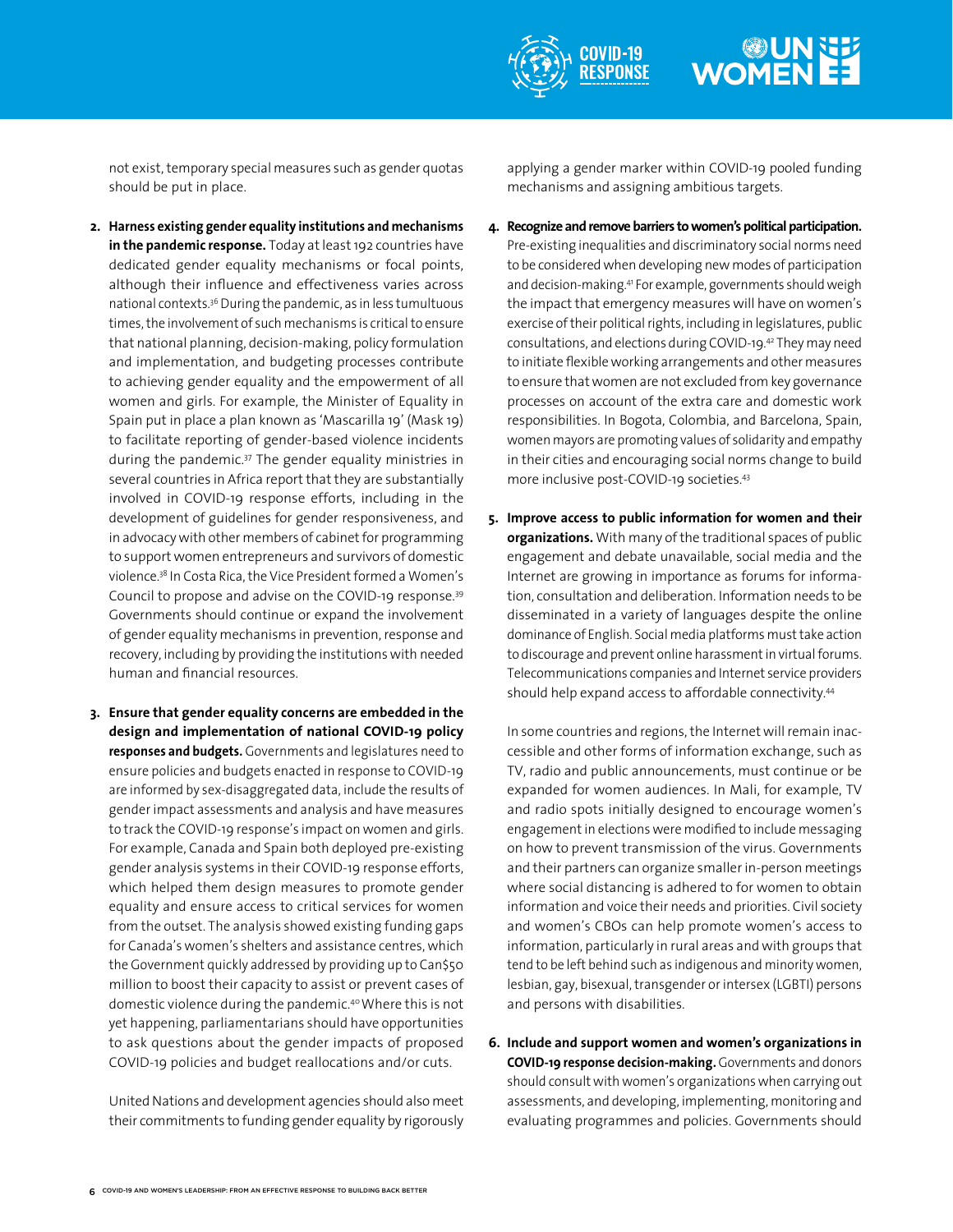facilitate the engagement by all institutions responsible for COVID-19 response at national and local levels with women activists and representatives of women's organizations. Additional efforts should be made to ensure that there are safe spaces for women, especially for those facing multiple forms of discrimination, to voice their needs, priorities and concerns regarding personal safety and security, health, economic recovery, care burdens and other gendered consequences and risk factors of the pandemic. Governments should provide women's networks and CBOs with up-to-date information on the virus and the response and, if they require it, training and resources to act in emergencies.

Donors and governments relying on the access and knowledge of women's organizations and other CBOs should also equip them with sufficient support to carry out their work. They should ensure dedicated and flexible funding to women's organizations for core costs, to purchase personal protective equipment, to continue their regular initiatives, and to carry out COVID-19 response and recovery. In line with the UN Secretary General's call, UN agencies and Member States should expand and use existing funds for gender equality and women's organizations-for example, UN Women's Peace and Humanitarian Fund and the UN Trust Fund to End Violence Against Women.<sup>45</sup>

### **UN Women's partnerships in action**

UN Women is uniquely positioned to offer technical assistance and capacity building, knowledge products and coordination with UN partners to strengthen the gender responsiveness of institutions' COVID-19 policies, plans and budgets. It is supporting women's leadership and participation in response and recovery in a number of countries.

#### **Advocating for COVID-19 response and recovery efforts that promote gender equality**

UN Women is collaborating with regional organizations to advocate for more gender-sensitive responses that address women's urgent needs and ensure women influence decision-making processes. Through this work, it is also increasing the visibility and recognition of women leaders' contributions.

On 13 April 2020, the Latin American and Caribbean Parliament (PARLATINO), headquartered in Panama, issued a [Declaration](http://www.laverdadpanama.com.pa/parlatino-se-pronuncia-para-que-se-atienda-necesidades-de-mujeres/) endorsing the recommendations of a [UN Women report on](https://lac.unwomen.org/en/digiteca/publicaciones/2020/03/covid-como-incorporar-a-las-mujeres-y-la-igualdad-de-genero-en-la-gestion-de-respuesta)  [COVID-19 in Latin America and the Caribbean](https://lac.unwomen.org/en/digiteca/publicaciones/2020/03/covid-como-incorporar-a-las-mujeres-y-la-igualdad-de-genero-en-la-gestion-de-respuesta) on how to incorporate women and gender equality in the management of the crisis response. In May, the African Union (AU) published gender-sensitive guidelines on COVID-19. UN Women, together with the AU and the UN Economic Commission for Africa, organized a virtual meeting of AU ministers in charge of gender and women's affairs to share best practices. The meeting, which was co-chaired by UN Women's Executive Director, marked the beginning of an effort to build consensus on a Declaration of African Union Ministers in charge of Gender and Women's Affairs on gender-sensitive COVID-19 response and recovery plans.

In partnership with UN-Habitat, Metropolis and United Cities and Local Governments (UCLG), UN Women co-hosted a 'Live Learning Experience' event on 6 May 2020: 'Women's Leadership in the Post COVID-19 Era: A Perspective from Local and Regional Governments.' Women leaders at the local and regional level from around the world, including mayors of major cities, convened

to discuss their strategies, concerns and experiences of leading in the pandemic, highlighting the critical roles of women at the front lines of the crisis. The participating leaders issued a joint Call for Action to urge local, regional, national and international institutions to take decisive steps to protect and empower women and girls everywhere.<sup>46</sup>

UN Women is also showcasing women leaders' contributions to the COVID-19 prevention and response measures and inspiring further gender-responsive measures. For example, it is tracking and publishing statements by women Heads of State and Government through global media monitoring. In line with recommendations from the Committee on Eliminating Discrimination against Women (CEDAW Committee) on the equal participation of women in decision-making, UN Women also continues to promote the use of temporary special measures such as gender quotas and commitments to gender balance in planning and decision-making on the COVID-19 response as well as in national health leadership.

#### **Creating safe spaces for women leaders on- and offline**

UN Women is creating dedicated and inclusive meeting spaces–– on- and offline––for women leaders involved in the COVID-19 response to share good practices and information, network and amplify their messages. It convenes webinars and remote discussions to facilitate exchanges between different groups on women's political leadership, including facilitating an e-discussion and live Twitter Chat on the gendered impacts of COVID-19 on iKNOW Politics, an online network of women in politics.<sup>47</sup>

In El Salvador, for example, the Parliamentary Women's Caucus and the National Association of Female Political Leaders of the Local Level (ANDRYSAS) is implementing a social media campaign with UN Women support. This targets women and communities with messaging about the prevention and response to violence against women, including with information on relevant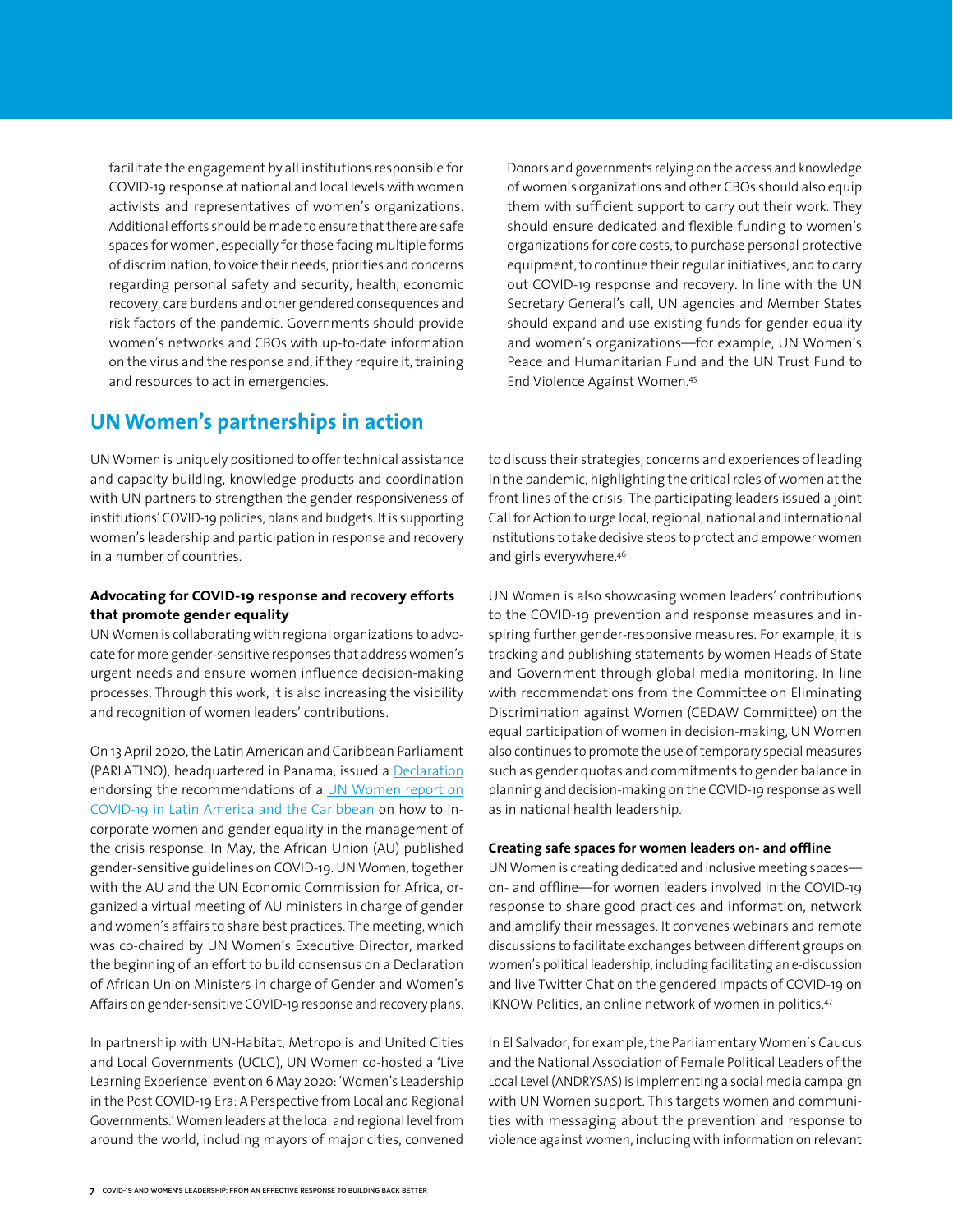

# WOMEN EE

legislation and policies. In Argentina, UN Women organized three webinars to exchange good practices in gender-sensitive COVID-19 response at national, provincial and community levels. In Moldova, it convened an online session called #DemocracyTalks with over 50 women district leaders sharing their experiences on the frontlines of the pandemic response and discussing longterm recovery efforts.<sup>48</sup>

#### **Equipping MPs with tools for a gender-sensitive response**

UN Women is developing streamlined messaging and providing up-to-date information on women's rights and COVID-19 to support women to influence decision-making processes in parliamentary committees, task forces and crisis management teams. This strengthens the capacity of and collaboration between legislatures, local and national gender equality mechanisms, women's organizations and other civil society organizations to integrate gender equality and women's empowerment across all phases of COVID-19 response and recovery.

Part of this work is the development of a global "Primer for Parliamentary Action: Gender Sensitive Responses to COVID-19", which highlights practical ways that members of parliament (MPs) and parliamentary staff can take action to ensure COVID-19 response and recovery plans address women's needs. The Primer is informed by the lived experiences of MPs and parliamentary staff, including their own recommendations. A checklist is offered as a complementary guide on gender-sensitive options for COVID-19 response and recovery plans as well as a strategy to ensure gender-sensitive parliamentary business and working arrangements during and beyond the pandemic.

#### **Tracking gender-responsive policies and budgeting**

Together with national and international partners, UN Women is developing standard guidelines and tools for gender-responsive budgeting and planning for the COVID-19 response and recovery, including the development of checklists, indicators and methods to monitor and track expenditure on gender equality. It has developed a guide for its country offices and their partners in civil society to both assess and engender national fiscal stimulus packages adopted in response to COVID-19. In Egypt, UN Women, together with the United Nations Population Fund (UNFPA) and the World

Bank, supported the National Council for Women to produce a policy paper and guidance entitled "Egypt's Rapid Response to Women's Situation during the COVID-19 Outbreak" as well as a policy tracker that will report monthly on the Government's response through a gender lens. In North Macedonia, UN Women partnered with municipal coordinators for gender equality in 21 municipalities to carry out an assessment of the socio-economic situation of women and men at the local level to inform local planning and budgeting of COVID-19 response measures.

#### **Providing women and girls with vital information on COVID-19**

Together with local authorities, local women's groups, religious leaders and journalists, UN Women is developing and disseminating accessible and actionable public information to ensure that all women and girls are well informed about their health and how to protect and exercise their rights. In Cameroon, for example, it is partnering with the electoral commission to provide personal protective equipment, training and awareness raising for staff on preventing COVID-19 and support for women voters and candidates. Moreover, UN Women is engaging with religious leaders to enhance advocacy and communication to remote areas and under-represented groups of women. Across the world, capacity building and awareness raising on women's political participation with women voters, candidates, electoral commissions, elected officials and women activists continues in line with national rules and regulation on social distancing. In Georgia, UN Women has been supporting a coalition of more than 400 women working at the grassroots called Women against COVID-19, including convening a virtual information sharing session with the National Center for Disease Control.

With local women's groups, UN Women is assisting in the creation of online and offline spaces for women to discuss, receive information and develop public health messages that target women including those most marginalized, drawing on previous experience with the Zika virus response. In Palestine, for example, UN Women has facilitated four meetings of women leaders and women's organization representatives to establish a strategic discussion space for enhancing coordination and access to information on gender equality issues in national and sectoral COVID-19 response plans.

This brief was written by Sabine Freizer with contributions from the staff of UN Women's Leadership and Governance section, with data and statistics by Ginette Azcona and Antra Bhatt (UN Women's Research and Data section) and Ionica Berevoescu (UN Women's Leadership and Governance section) and editing by Tara Patricia Cookson (Ladysmith).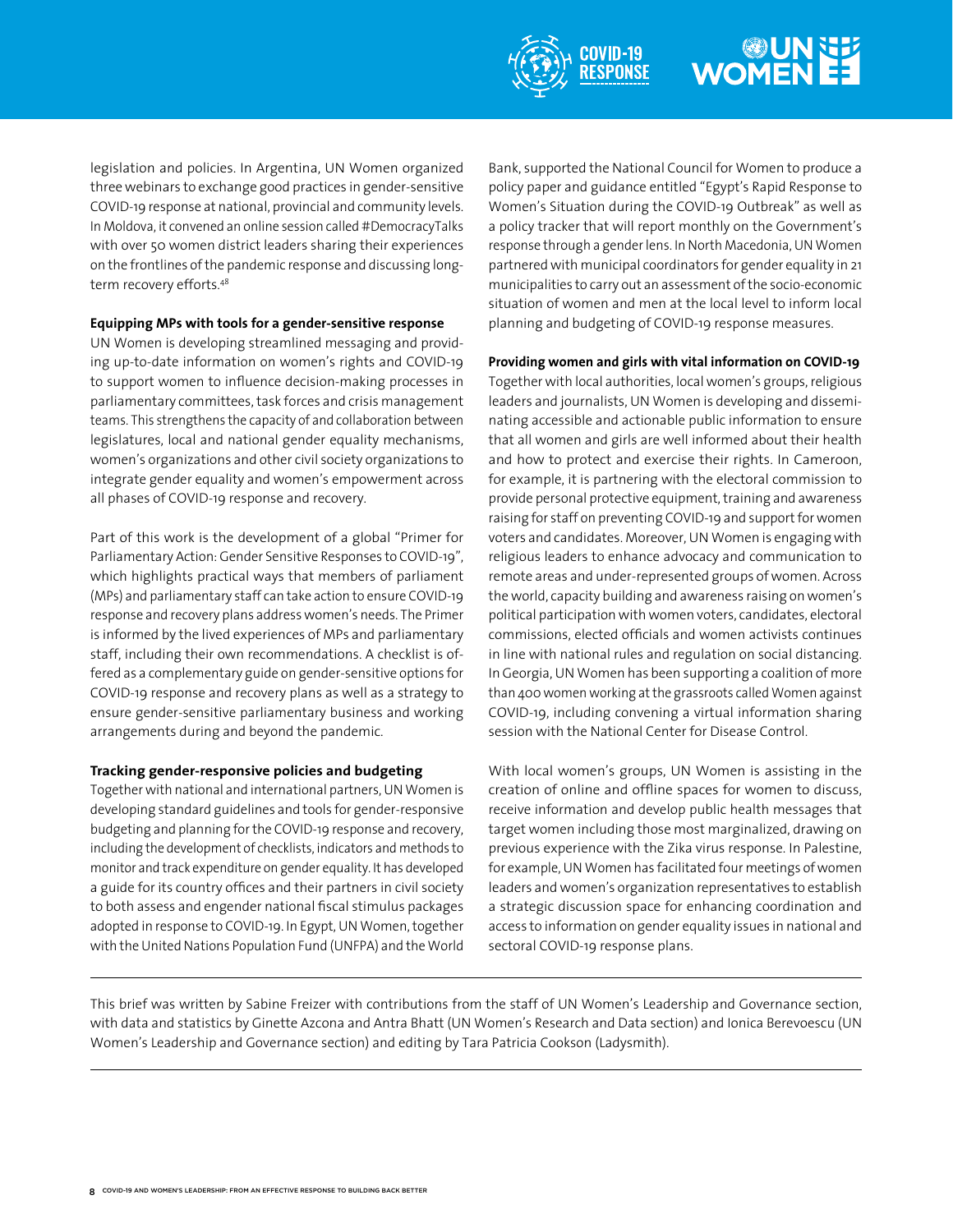### **Additional Resources**

International Knowledge Network of Women in Politics (iKNOW Politics), a joint project of UN Women, International IDEA, the Inter-Parliamentary Union (IPU) and the United Nations Development Programme (UNDP): [https://www.iknowpolitics.org/en.](https://www.iknowpolitics.org/en)

Inter-Parliamentary Union. 2020. ["Gender and COVID-19: A](https://www.ipu.org/gender-and-covid-19-guidance-note-parliaments)  [Guidance Note for Parliaments.](https://www.ipu.org/gender-and-covid-19-guidance-note-parliaments)" April.

OSCE (Organization for Security and Co-operation in Europe). 2017. [Making Laws Work for Women and Men: A Practical Guide](https://www.osce.org/odihr/327836)  [to Gender-Sensitive Legislation.](https://www.osce.org/odihr/327836) Warsaw: OSCE.

UN Women (United Nations Entity for Gender Equality and the Empowerment of Women). Forthcoming. "A Primer for Parliamentary Action: Gender-Sensitive Responses to COVID-19."

and UNDP (United Nations Development Programme). 2017. [Preventing Violence Against Women in Elections: A](https://www.unwomen.org/en/digital-library/publications/2017/11/preventing-violence-against-women-in-elections)  [Programming Guide](https://www.unwomen.org/en/digital-library/publications/2017/11/preventing-violence-against-women-in-elections). New York: UN Women and UNDP.

United Nations. 2020. "[Policy Brief: The Impact of COVID-19 on](https://www.unwomen.org/-/media/headquarters/attachments/sections/library/publications/2020/policy-brief-the-impact-of-covid-19-on-women-en.pdf?la=en&vs=5029)  [Women.](https://www.unwomen.org/-/media/headquarters/attachments/sections/library/publications/2020/policy-brief-the-impact-of-covid-19-on-women-en.pdf?la=en&vs=5029)"

## **Endnotes**

- 1 John Hopkins University 2020.
- 2 See, for example, Wilson et al. 2019. For more on women leading protest movements, see Chenoweth 2019.
- 3 IPU 2020a.
- 4 UN ECOSOC 2020: 61.
- 5 Wenham 2020.
- 6 Evidence across sectors, including economic planning and emergency response, proves that when women are not consulted or included in decision-making, policies are simply less effective and can even do harm. See United Nations 2020a: 3, 14.
- 7 The United Nations has emphasized the priority of ensuring women's equal representation in all COVID-19 response planning and decision-making, including not only individual women but also women's organizations. See United Nations 2020b: 3.
- 8 "Against a backdrop of rising ethno-nationalism, populism, authoritarianism and pushback against human rights in some countries, the crisis can provide a pretext to adopt repressive measures for purposes unrelated to the pandemic" […] yet "democratic oversight of the pandemic response, especially use of emergency powers, must be maintained (United Nations 2020: 3, 14).
- 9 Provost et al. 2020. The Inter-Parliamentary Union is maintaining a tracker of parliamentary practice during the pandemic, including closures (IPU 2020b).
- 10 International IDEA 2020. 11 A call for a Feminist COVID-19
- Policy has been endorsed by 1,500 individual women and women's organizations from 100 countries (Feminist Alliance for Rights 2020).
- 12 As of 1 May 2020. These data are compiled by UN Women based on information from UN Permanent Missions; only elected Heads of State are taken into consideration.
- 13 Hong Fincher 2020; Chamorro-Premuzic 2020. 14 Gowthaman 2020; Dent
- 2020; Pohjanpalo 2020. 15 Fitzpatrick 2020.
- 16 United Cities and Local Government (UCLG) in collaboration with UN Habitat, UN Women and Metropolis organized an exchange of women mayors on their COVID 19 response (UCLG 2020). See also Bloomberg Harvard 2020 and Mayor of Melbourne Sally Capp in C40 Cities 2020
- 17 Zednik 2020. Helen Lewis (2020) suggests "It's not that women leaders are doing better. It's just that strongmen are doing worse," adding "Women leaders aren't the cause of better government. They are

a symptom of it." See also Rees and Chinkin 2020.

- 18 UN ECOSOC 2020: 69.
- 19 Taub 2020; Leonhardt and Leatherby 2020.
- 20 IPU 2020a.
- 21 United Nations Statistics Division 2019..
- 22 Data as of 1 January 2020 (IPU and UN Women 2020).
- 23 Boniol et al. 2019.
- 24 Data as of 1 January 2020 (IPU and UN Women 2020).
- 25 According to a 2019 WHO-led report: "In general, women deliver global health and men lead it. Progress on gender parity in leadership varies by country and sector, but generally men hold the majority of senior roles in health from global to community level. Global health is predominantly led by men: 69% of global health organizations are headed by men, and 80% of board chairs are men. Only 20% of global health organizations were found to have gender parity on their boards, and 25% had gender parity at senior management level. Health systems will be stronger when the women who deliver them have an equal say in the design of national health plans, policies and systems." (WHO 2019: 3, 36-41). 26 Global Health Initiative 50/50
- 2019.
- 27 WGH 2020.
- 28 Hasson 2020. See also IPU 2020c.
- 29 Worldwide, roughly 327 million fewer women than men have a smartphone and can access mobile Internet. Women are on average 26 per cent less likely than men to have a smartphone (OECD 2018).
- 30 EIGE 2017.
- 31 Majumdar and Wood 2020. For examples of African feminists' work on the COVID-19 response, see Forsyth 2020.
- 32 IASC and UN Women 2019: 25.
- 33 UN Women 2020.
- 34 In 2019, the Global Preparedness Monitoring Board, co-convened by the WHO and World Bank called, for more women leaders as vital to preparedness (Global Preparedness Monitoring Board 2019: 24.
- 35 Since Beijing, countries have made additional commitments to women's balanced participation in government institutions and crisis response. For example, the Sendai Framework for Disaster Risk Reduction (2015-2030), article 36 (a) (i) notes that "Women's participation is critical for effectively managing disaster risk and designing, resourcing and implementing gender sensitive disaster risk reduction policies, plans and programs; and adequate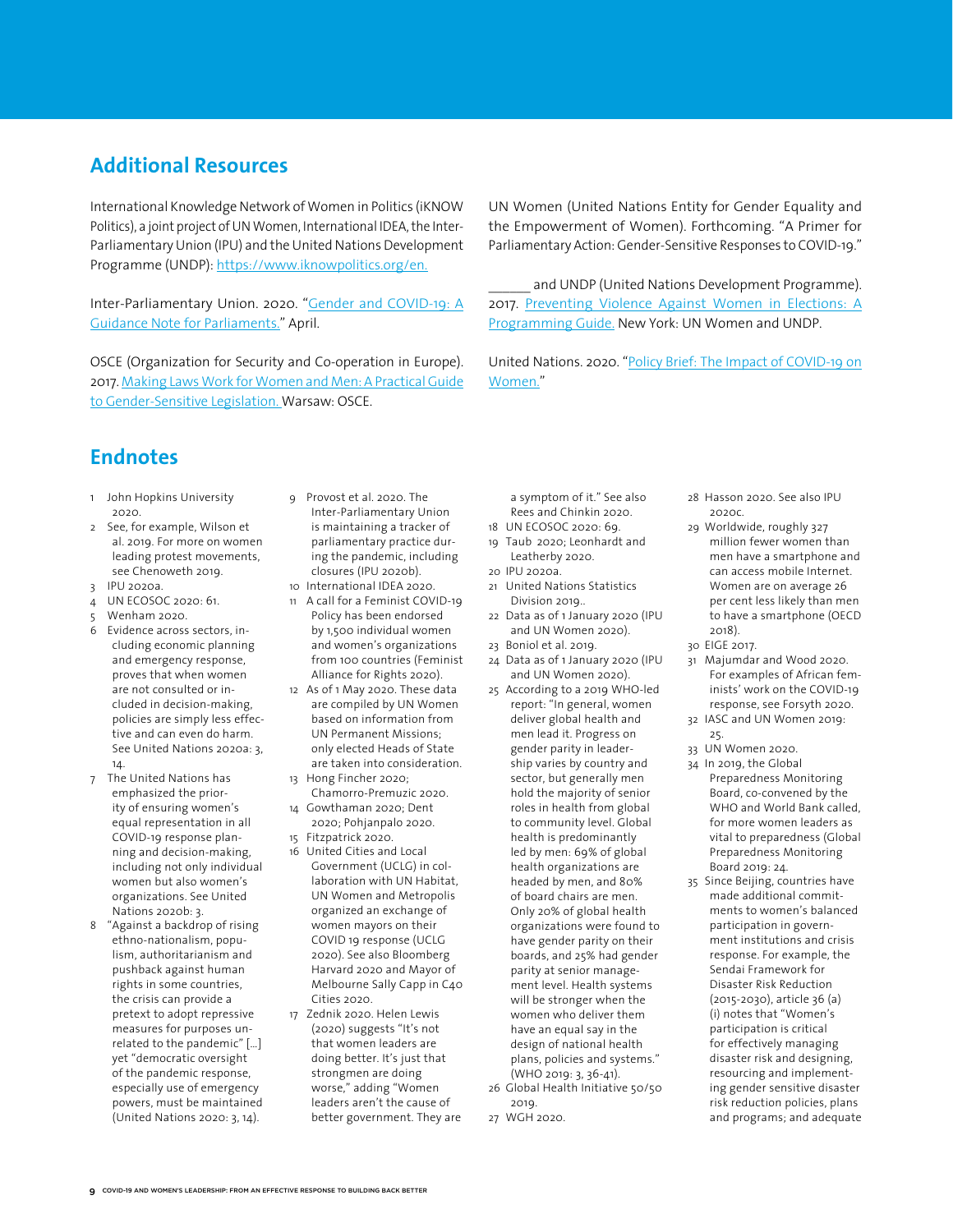

## WOMEN EE

capacity building measures need to be taken to empower women for preparedness as well as built their capacity for alternative livelihood in post-disaster situations." See also GFDDR 2018.

36 In the last five years, the Committee on the Elimination of Discrimination against Women has continued to draw attention to the need to enhance the mandates and areas of responsibility of and funding for national gender equality mechanisms, signaling persistent institutional deficits for advancing gender equality. Yet until now, the mechanisms have often been sidelined from governments' strategic decisions and actions on national policies such as SDG implementation. For example, only half of 79 countries that in 2019 reported gender equality as a key priority in their national strategy for SDG implementation said that they actively involved national mechanisms in decision-making on SDGs (UN ECOSOC 2020).

37 Summary of the e-discussion on Women's Leadership in the COVID-19 Response, organized by the International Knowledge Network of

Women in Politics (iKNOW Politics), May 2020. [https://](https://www.iknowpolitics.org/en) [www.iknowpolitics.org/en](https://www.iknowpolitics.org/en)

- 38 UN Women, African Union and ECA 2020.
- 39 President of the Republic of Costa Rica 2020.
- 40 OECD 2020: 21-22.
- 41 For more detailed recommendations on how to ensure a gender-responsive parliament, see IPU 2020d; UN Women 2020 forthcoming.
- 42 An example is New Zealand Electoral Commission 2020, which does not provide any information specific to women, however.
- 43 Briefing and learning note from UCLG 2020b.

44 OECD 2018.

- 45 UN SDG 2020: 23.
- 46 UCLG Women 2020.
- 47 The International Knowledge Network of Women in Politics (iKNOW Politics) is a joint project of UN Women, International IDEA, the Inter-parliamentary Union (IPU) and the United Nations Development Programme (UNDP). [https://www.](https://www.iknowpolitics.org/en) [iknowpolitics.org/en.](https://www.iknowpolitics.org/en)
- 48 UN Women Moldova 2020.

## **References**

- Bloomberg Harvard. 2020. "Q&A with Seattle Mayor Jenny Durkham: [On the Frontlines since January, Seattle Mayor Shares Her Take on](https://www.cityleadership.harvard.edu/jenny-durkan-qa)  [Responding to an Outbreak.](https://www.cityleadership.harvard.edu/jenny-durkan-qa)" City Leadership Initiative, 31 March.
- Boniol, M., M. McIsaac, L. Xu, T. Wuliji, K. Diallo and J. Campbell. 2019. "[Gender Equity in the Health Workforce: Analysis of 104](https://apps.who.int/iris/bitstream/handle/10665/311314/WHO-HIS-HWF-Gender-WP1-2019.1-eng.pdf)  [Countries](https://apps.who.int/iris/bitstream/handle/10665/311314/WHO-HIS-HWF-Gender-WP1-2019.1-eng.pdf)." Health Workforce Working Paper 1. WHO (World Health Organization), Geneva.
- C40 Cities. 2020. "45 Mayors and City Leaders from 30 Countries Share [Knowledge and Advice on Tackling COVID-19 Crisis](https://c40-production-images.s3.amazonaws.com/press_releases/images/444_Mayoral_COVID-19_webinar_press_release_March_2020.original.pdf?1585325526)." Press Release, 27 March.
- Chamorro-Premuzic, T. 2020. ["Are Women Better at Managing the](https://www.forbes.com/sites/tomaspremuzic/2020/04/10/are-female-leaders-better-at-managing-the-covid19-pandemic/#1a34224128d4)  [COVID19 Pandemic?"](https://www.forbes.com/sites/tomaspremuzic/2020/04/10/are-female-leaders-better-at-managing-the-covid19-pandemic/#1a34224128d4) 10 April.
- Chenoweth, E. 2019. ["Women in Resistance \(WiRe\) Dataset](https://dataverse.harvard.edu/dataset.xhtml?persistentId=doi:10.7910/DVN/BYFJ3Z)." Harvard Dataverse.
- Dent, G. 2020. "[Female World Leaders Are Rare: And They're](https://womensagenda.com.au/latest/female-world-leaders-are-rare-and-theyre-outperforming-men-in-managing-covid19/)  [Outperforming Men in Managing COVID 19.](https://womensagenda.com.au/latest/female-world-leaders-are-rare-and-theyre-outperforming-men-in-managing-covid19/)" Women's Agenda, April.
- EIGE (European Institute for Gender Equality). 2017. ["Cyber Violence](https://eige.europa.eu/publications/cyber-violence-against-women-and-girls)  [against Women and Girls](https://eige.europa.eu/publications/cyber-violence-against-women-and-girls)." EIGE, Vilnius, Lithuania.
- Feminist Alliance for Rights. 2020. "[Call for a Feminist COVID-19 Policy](http://feministallianceforrights.org/blog/2020/03/20/action-call-for-a-feminist-covid-19-policy/)."
- Fitzpatrick, M. 2020. "Chief Medical Officers Are Leading Canada through [COVID-19 Crisis: And Many Are Women](https://www.cbc.ca/news/health/women-chief-medical-officers-canada-1.5518974)." CBC, 2 April.
- Forsyth, M. 2020. "[Lessons from African Feminists Mobilizing against](https://blogs.ei.columbia.edu/2020/04/03/african-feminists-mobilizing-covid-19/)  [COVID-19](https://blogs.ei.columbia.edu/2020/04/03/african-feminists-mobilizing-covid-19/)." Earth Institute blog, Columbia University, 3 April.
- GFDRR (Global Facility for Disaster Reduction and Recovery). 2018. [Gender](https://www.gfdrr.org/sites/default/files/publication/gender-equality-disaster-recovery.PDF)  [Equality and Women's Empowerment in Disaster Recovery](https://www.gfdrr.org/sites/default/files/publication/gender-equality-disaster-recovery.PDF). Disaster Recovery Series, August.
- Global Health 50/50 Initiative. 2019. [Equality Works: The Global Health](https://globalhealth5050.org/wp-content/uploads/2019/03/Equality-Works.pdf)  [50/50 2019 Report.](https://globalhealth5050.org/wp-content/uploads/2019/03/Equality-Works.pdf) London: Global Health 50/50.
- Global Preparedness Monitoring Board. 2019. A World at Risk: Annual [Report on Global Preparedness for Health Emergencies](https://apps.who.int/gpmb/assets/annual_report/GPMB_annualreport_2019.pdf). Geneva: WHO (World Health Organization).
- Gowthaman, N. 2020. ["Coronavirus: How Have Women-led Countries](https://yourstory.com/herstory/2020/04/coronavirus-women-led-countries-flattened-curve)  [Flattened the Curve](https://yourstory.com/herstory/2020/04/coronavirus-women-led-countries-flattened-curve)?" Herstory, 17 April.
- Hasson, V.A. 2020. "Parliaments Are Needed to Keep Democracy Alive: [So How Can We Support Them?"](https://www.wfd.org/2020/04/09/parliaments-are-needed-to-keep-democracies-alive-so-how-can-we-support-them/) WFD (Westminster Foundation for Democracy), 9 April.
- Hong Fincher, L. 2020. "Women Leaders Are Doing a Disproportionately [Great Job at Handling the Pandemic: So Why Aren't There More of](https://edition.cnn.com/2020/04/14/asia/women-government-leaders-coronavirus-hnk-intl/index.html)  [Them?"](https://edition.cnn.com/2020/04/14/asia/women-government-leaders-coronavirus-hnk-intl/index.html) CNN, 16 April.
- IASC (Inter-Agency Standing Committee). 2020. "Interim Guidance: [Gender Alert for COVID-19 Outbreak.](https://interagencystandingcommittee.org/system/files/2020-03/IASC%20Interim%20Guidance%20on%20COVID-19%20-%20Gender%20Alert.pdf)" IASC Reference Group for Gender in Humanitarian Action, March.
- and UN Women. 2019. The IASC Gender Accountability Framework [Report - 2018.](https://reliefweb.int/report/world/iasc-gender-accountability-framework-report-2018) August.
- iKNOW Politics (International Knowledge Network of Women in Politics) 2020. "[e-Discussion on Women's Leadership in the COVID-19](https://www.iknowpolitics.org/en/discuss/e-discussions/e-discussion-women%E2%80%99s-leadership-covid-19-response)  [Response.](https://www.iknowpolitics.org/en/discuss/e-discussions/e-discussion-women%E2%80%99s-leadership-covid-19-response)" 15 April-8 May.
- International IDEA (Institute for Democracy and Electoral Assistance). 2020. "[Global Overview of COVID-19: Impact on Elections.](https://www.idea.int/news-media/multimedia-reports/global-overview-covid-19-impact-elections)" 2 June.
- IPU (Inter Parliamentary Union). 2020a. ["IPU Parline: Global](https://data.ipu.org/) Data on [National Parliaments.](https://data.ipu.org/)" 1 January.

. 2020b. "Country Compilation of Parliamentary Responses to the [Pandemic](https://www.ipu.org/country-compilation-parliamentary-responses-pandemic)."

- . 2020c. "[How to Run a Parliament During a Pandemic: Q and A](https://www.ipu.org/news/news-in-brief/2020-04/how-run-parliament-during-pandemic-q-and)." News in Brief.
	- . 2020d. "Gender and COVID-19: A Guidance Note for [Parliaments.](https://www.ipu.org/gender-and-covid-19-guidance-note-parliaments)" IPU, Geneva.